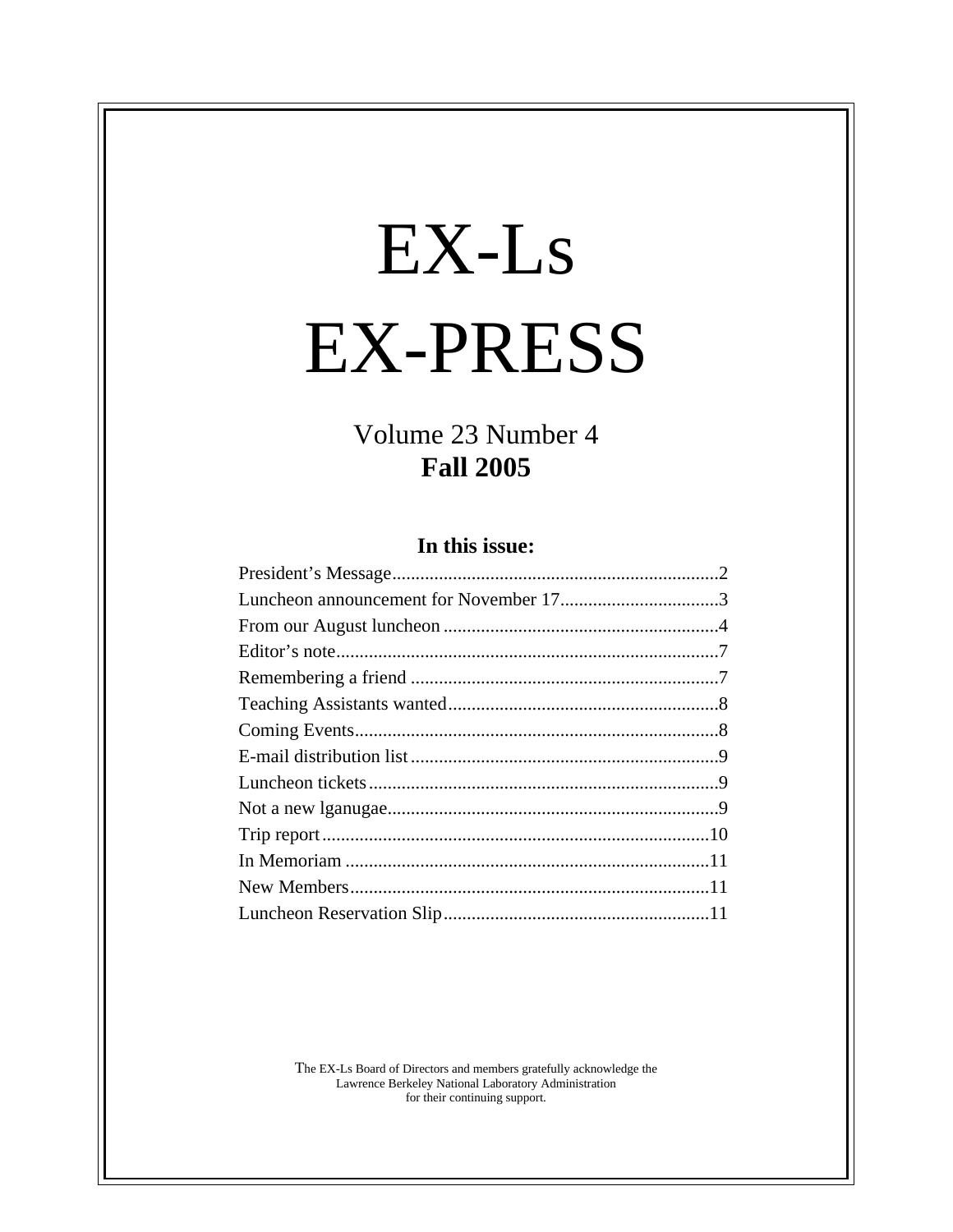Volume 23 #4: Fall 2005 (Published October 2005)

#### **PRESIDENT'S MESSAGE Gene Binnall**

It has been an honor and privilege to serve the EX-Ls as Second Vice President, then First VP, and now concluding my term as the group's President. I must admit, however, that I look forward to moving on to the more leisurely status of Past-President. To carry on with vigor, the EX-Ls Board has a new slate of officers for 2006 to be presented at the November luncheon. Jose Alonso was unanimously approved by the Board as our candidate for Second Vice President, Janis Dairiki to move from Second VP to First VP, and John Kadyk to move from First VP to President. And I will lose my beloved gavel.

The Board is deeply grateful for the support that we have received from the EX-Ls Members. I personally want to thank the other members of the Board for their hard and dedicated work over the past year. Thanks to Janis Dairiki for heading our nomination search for the 2006 Second VP, and to John Kadyk for providing us with the great luncheon speakers this year. Thank you to our Board members who continue their great work year-after-year, Bud Larsh as Treasurer, Eleanor Dahl as Secretary, Vicky Jared as our new Activities Chairperson, and to Dave Stevens who puts together our Newsletter four times a year, and to Dick Baker our Webmaster and new E-Mail Listmaster (website is at http://www.lbl.gov/ex-l-express/).

Thanks also to our active Past Presidents: Bob Fulton and Tom Beales who represent us on the Council of UC Retirees Associations (CUCRA); Tom Beales again who coordinates our luncheons and negotiations with Spengers; Bob Birge, our representative on the UC Retirement Center Policy Board until he passed that job on to me (did I just thank myself?), and to Ken Mirk and Bob Birge who continue to remain active on the EX-Ls Board.

A very special thanks from all of us to Terry Powell in the LBNL Public affairs Office for all of her support, advice, recommendations, coordination with the Directors Office and help in getting luncheon speakers. Our thanks also to our Lab Director, Steve Chu, and to Reid Edwards for their continued support.

We owe the success of our group to many people. Being a part of the EX-Ls Board of Directors has been a very pleasant and entertaining experience.

I would like to conclude by repeating a couple of reminders from the last Newsletter:

- Remember to keep looking for old photos and other memorabilia that can be used in displays at the LBNL  $75<sup>th</sup>$  Anniversary, probably about October of 2006.
- Remember that you are eligible for no-cost membership with the UC Retirement Center. For more information, go to: http://thecenter.berkeley.edu/, or call their staff at (510) 642-5461. You can join on campus at 2 Boalt Hall #7200.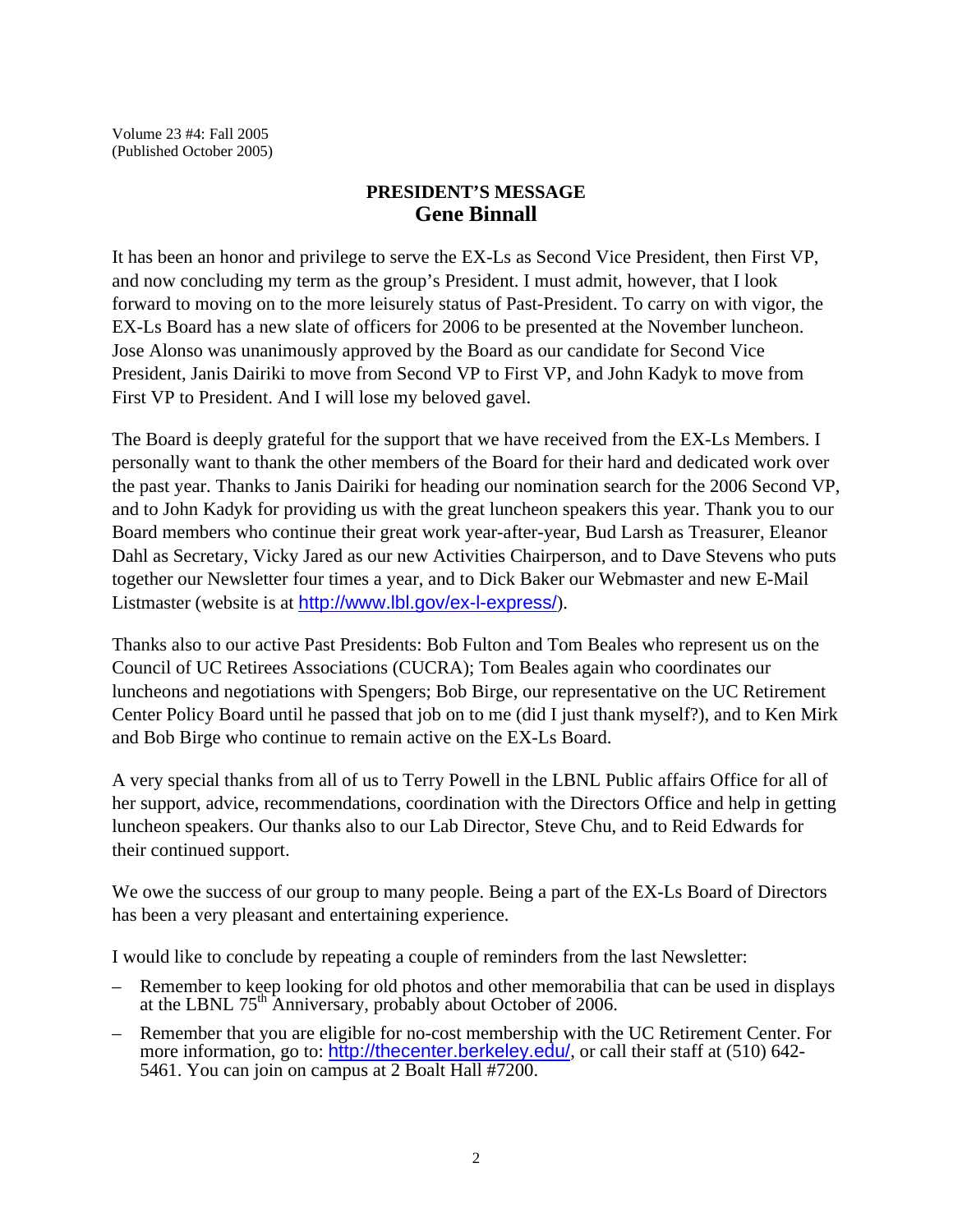

# **2005 Fall Lunch**

| Date:                | Thursday, November 17, 2006                                                                                                                                          |  |
|----------------------|----------------------------------------------------------------------------------------------------------------------------------------------------------------------|--|
| Where:               | <b>Spenger's Fresh Fish Grotto</b><br>1919 Fourth St.<br><b>Berkeley</b>                                                                                             |  |
| Time:                | No-host Bar: 11:30 AM<br>Lunch Served: 12:00 Noon                                                                                                                    |  |
| Speaker:             | <b>Graham Fleming, Deputy Director, LBNL</b>                                                                                                                         |  |
| Subject:             | Berkeley Lab: A view to the future                                                                                                                                   |  |
| Menu:                | Bay Shrimp Louie Salad/1000 island dressing (with cup of chowder)<br>Grilled salmon (with dinner salad)<br>Flatiron Steak w/ mushroom demi-glaze (with dinner salad) |  |
| Cost:                | \$20 per person (PREPAID)                                                                                                                                            |  |
| <b>Reservations:</b> | Please make checks payable to EX-Ls. Send to<br><b>Vicky Jared</b><br>4849 John Muir Road<br>Martinez, CA 94553                                                      |  |

**Spenger's management policy makes it absolutely imperative that they receive reservations by November 14, 2006**

**(Reservation slip on last page)**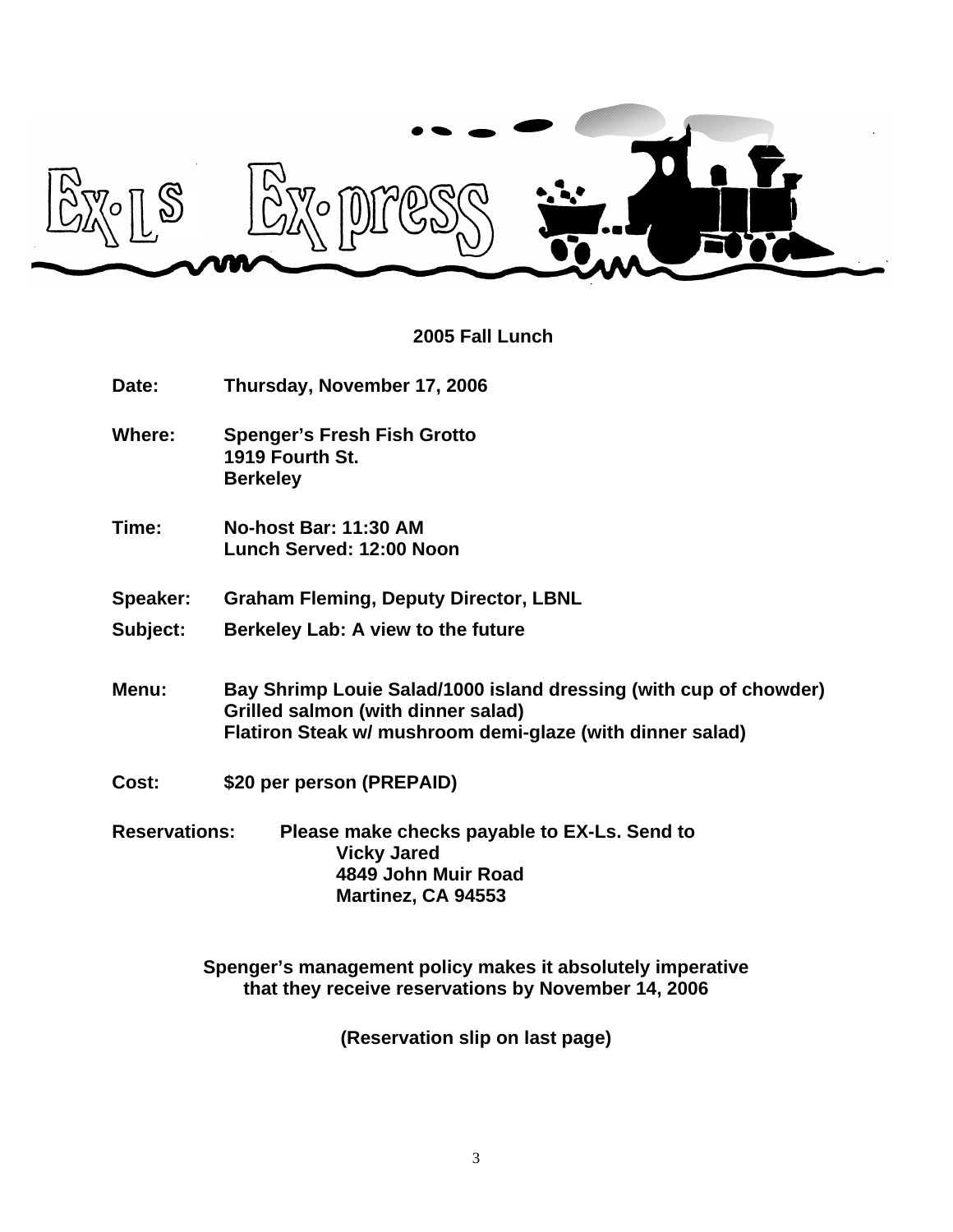#### **From our July lunch**

*Reported by John Kadyk, EX-Ls First Vice-President*: At the summer luncheon on August 18 we had the privilege and treat to hear an interesting presentation by professor Mina Bissell, who has been doing forefront research on breast cancer for many years at LBNL She became director of the Life Sciences Division in 1992, and has received numerous citations and awards (\*see note at end of this summary) for her creative work, which has importance and validity well beyond her primary field of breast cancer. She has been designated as Distinguished Professor of Genetics and Molecular Biology. The subject of her talk was: "Half the Secret of the Cell is Outside the Cell: The Role of Extracellular Matrix in Normal and Malignant Breast".

Dr. Bissell began her talk by reminding us that every cell in our bodies has the same genetic information, determined initially during egg fertilization. On developing *in utero*, the cells grow to have very different structures. For example, the nose and elbow have quite different appearance, and function quite differently, yet the cells making up these body parts have the same genes. So the immediate and obvious question is how do different parts of the body "know" to have different forms and functions. How do they distinguish what role they are to play? This "tissue specificity" is fundamental to biological development, and also to the nature of cancer. Of utmost importance, therefore, is how does one study this, and how can one use the discoveries as therapy against cancer.

Dr. Bissell's background was in chemistry and not in biology *per se,* so in her early work she asked questions that did not follow the strict outline of the textbooks, and this led her to avenues of investigations that might otherwise not have been followed. This "naï ve" approach was an advantage.

Early work (by Rous) showed that material taken from a chicken tumor, when injected into a healthy chicken, would produce a new tumor (this is due to a virus). However, it was found that the material when injected into a chicken embryo would not induce a tumor. This shows that it is not just an oncogene (a cancer-causing gene) that is important in causing cancer, but also the surrounding environment or "context". This environment is referred to as the Extra Cellular Matrix, or ECM. It is clear that communication or "signaling" goes on between cells and the ECM: In some cases growth of cancerous cells will occur only in the presence of one form but not another form of ECM. Not long ago it had been thought that the ECM, which is formed of collagen and other large molecules, was nothing more than a "scaffold" on which the cells formed their specific structure, and the idea of communication between the cells and the surrounding matrix had not yet been realized.

Of course, such a concept applies to all cells, not just the mammary cells. How does the signaling occur? There are "receptors" on the cell that transmit information from the cytoskeleton of the cell to the cell nucleus, the chromatin, and to the DNA, which alters the function of gene(s). The signaling also goes back the other direction.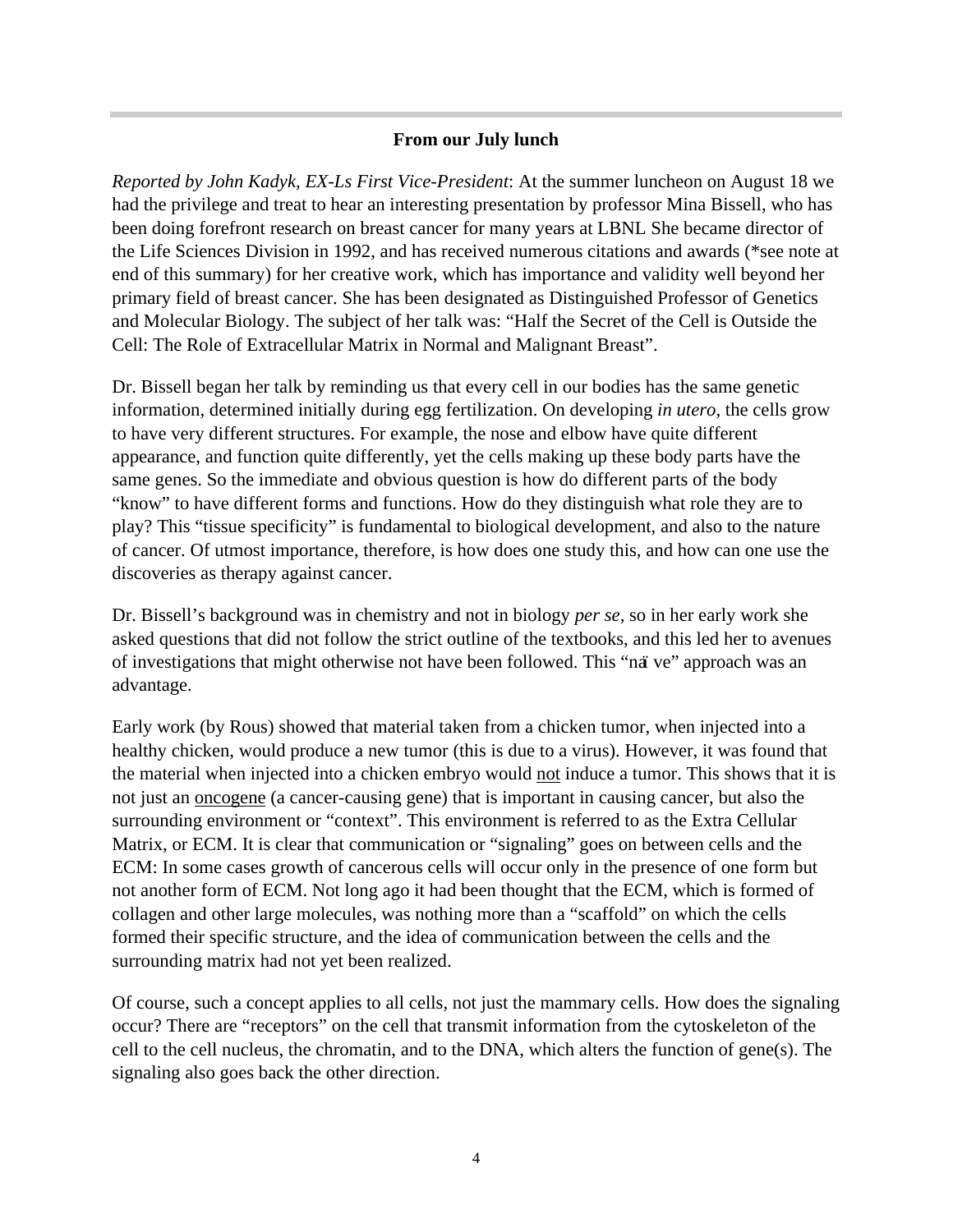Early experiments were done with the mouse as the "model". Later, experiments were done with human breast material (obtained from reduction mammoplasty operations).

One such experiment demonstrated the importance of ECM. Mammary cells were cultured in a flat plastic culture dish – a two-dimensional (2D) environment - with all the necessary hormones and nutrients to function properly, but the cells did not produce milk. However, adding the ECM, and making a 3D environment, restored the mammary cell function, and milk was produced. This exhibits the necessity of signaling pathways between cells and their surrounding structure. The ECM plays an important role in this signaling, and the mutual interaction with the cell was named "dynamic reciprocity" by Mina Bissell (1982). In order to study this adequately, expertise in many overlapping fields of science is needed: biology, physics, mathematics, etc.

An "assay" is a process of measurement and/or identification. The assay developed by Bissell to distinguish quickly the normal from the malignant cells is used universally (LBL did not realize the important patent potential). The assay is used extensively in the experiments. A new idea emerged: The *structure of tissue* is itself a unit of function, not the cell or DNA: a radical new idea. To test this idea, cells that were assayed as malignant were put into a 3D matrix (ECM) corresponding to breast tissue, and they were observed to reorganize and produce milk, behaving as normal cells. Correspondingly, cells that are assayed as normal became malignant when their ECM structure was disrupted. How do the normal cells remember their mammary gland function, while malignant cells do not? Signals with functional instructions pass through specific receptors on the membrane of the cell. By identifying the receptors (using antibodies), it was found that the relative numbers of these specific receptors were completely different for the two types of cells. Inhibitor antibodies were then used to reduce the number of receptors to the normal level. The result, shown in her slide, was that the malignant cells were transformed into nearly normal cells. Experiments with mice confirmed that malignancy occurs at the 100% level with untreated cells, and is strongly inhibited by treatment with the receptor inhibiting antibody: There were 70% fewer tumors, and a much longer tumor growth time scale. Growth and malignancy were regulated at the level of tissue organization, even with identical genes.

The process was also reversible, by removing the antibodies. In addition to the control of mammary function, it was found that also growth was inhibited, because the receptors talk to each other (in 3D, but not in 2D), so growth was inhibited even though a growth inhibitor was not used. In chemotherapy, it was shown that in a 2D culture both normal and malignant cells were killed by the chemotherapeutic agent, while in a 3D culture, only the malignant cells were killed: The organization of tissue, not the cell genome, determines if the cell is killed.

Mutations are a constant and common occurrence in cells, potentially resulting in cancer. However, Dr. Bissell's results suggest that intact ECM can help prevent this progression, and destruction of the ECM can be detrimental. Such destruction can happen in a variety of ways: hormone changes, smoking, anything producing oxidizing chemicals, and even what we eat (meat, fat, …) is important; getting sufficient exercise mitigates some of these effects.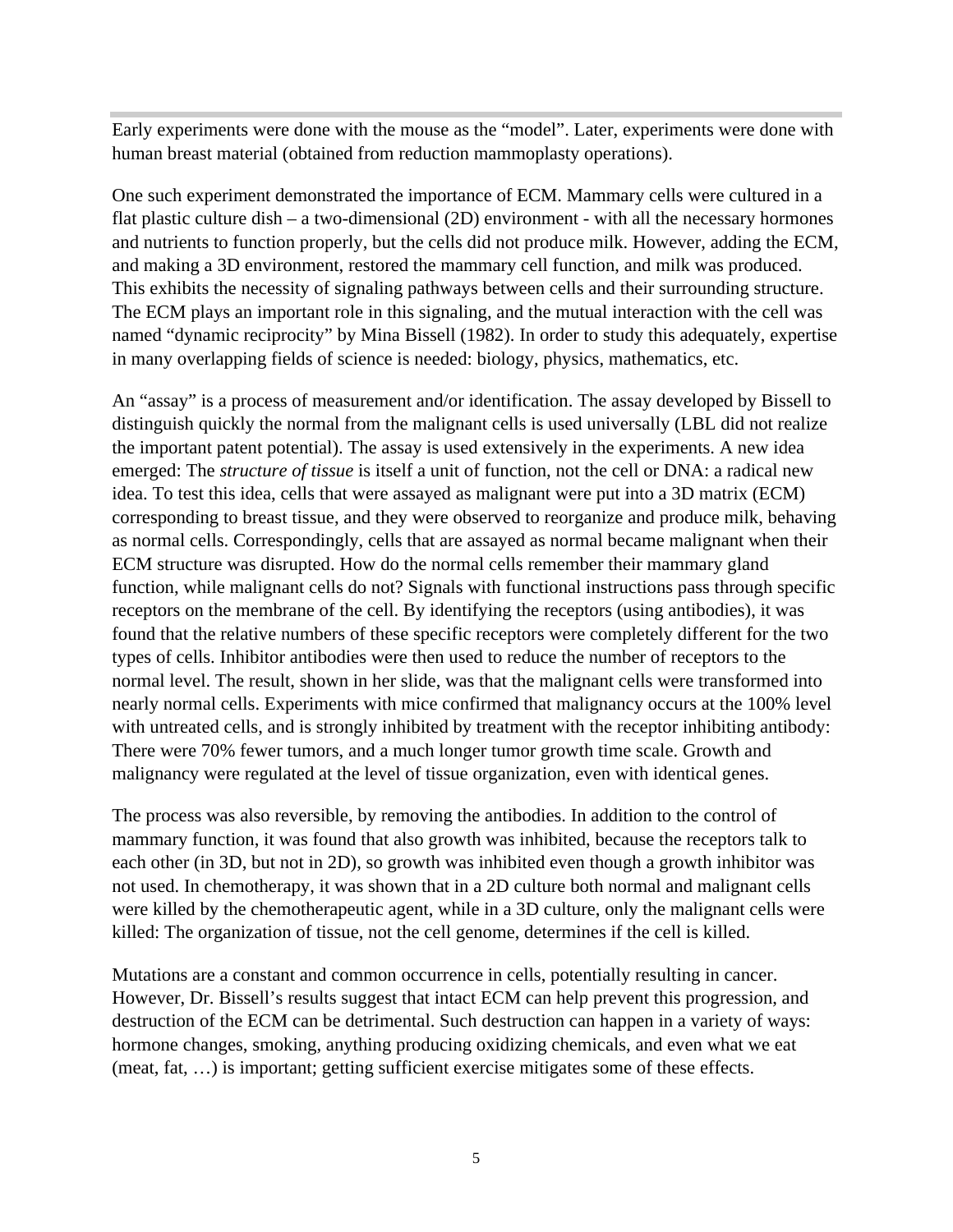An implication of these discoveries is that there are many different forms of cancer, since malignancy is tissue specific, and therefore cancer therapy must target different pathways in different tissues. Even the same type of malignancy in different people may require a different treatment, because the affected pathways may be different – this is even true for identical twins.

A dramatic demonstration of the effect of structure change was done by subjecting a culture of mammary cells to an enzyme known to decrease the production of ECM molecules. This created a type of altered protein, which then changed the type of cell and produced reactive oxygen species (radicals), which in turn caused DNA mutations and genomic instability.

In summary, the thinking about the mechanism of cancer has changed from the concept of a mutation in the DNA of the cell nucleus to a realization that the surrounding tissue, or ECM, is of great importance. This clearer understanding should lead to better prevention and treatment of cancer.

\*On Oct. 4 it was announced by the Office of Biological and Environmental Research (BER) of the Office of Science that Mina Bissell was one of the four winners of the BER Distinguished Scientist Fellowship competition. Each such Fellowship award is for \$250,000 per year, for up to five years. Read about this in the link found in the Today at Berkeley Lab issue for Oct. 4, '05: http://www.lbl.gov/today/2005/Oct/04-Tue/BER-jump.html

*Luncheon Attendees:* Jose & Carol Alonso

Harriette Atkins Bill Baker Dick Baker Winnie Baker Gene & Myrna Binnall Igor Blake Stan Boyle & Jeanne Miller Dick Burleigh Geores & Katie Buttner Winnie Corniea Per & Eleanor Dahl Sibyl Donn Andy DuBois Tom Elioff Frank & Maxine Garnier Lee Glasgow

Abe & Marjorie Glicksman Don Grether Paul & Nancy Henrickson Wini Heppler Roger & Lois Hughes Vicky Jared & Karen & Robert Springsteen Nylan Jeung John & Ann Kadyk Bob & Barbara Kaufmann Bud Larsh Branko Leskovar Ken Lou Jo Lundberg & Ronnie Devlin Ken Mirk Mack & Ann Morgan Bob Mortiboy

Barrie Pardoe Fred Perry Terry Powell & Loida Bartolome-Mingao Don Prestella Ellie & Gwen Ralph Ed & Roger Reioux Sig Rogers Stephanie Roth Brenda Shank Ben Shuey Elmer Silva Robbie & Mary Smits Dave & Sally Stevens Hugh & June Stoddart Suzanne Stroh Gertrude Young Speaker Mina Bissell & Martin Jara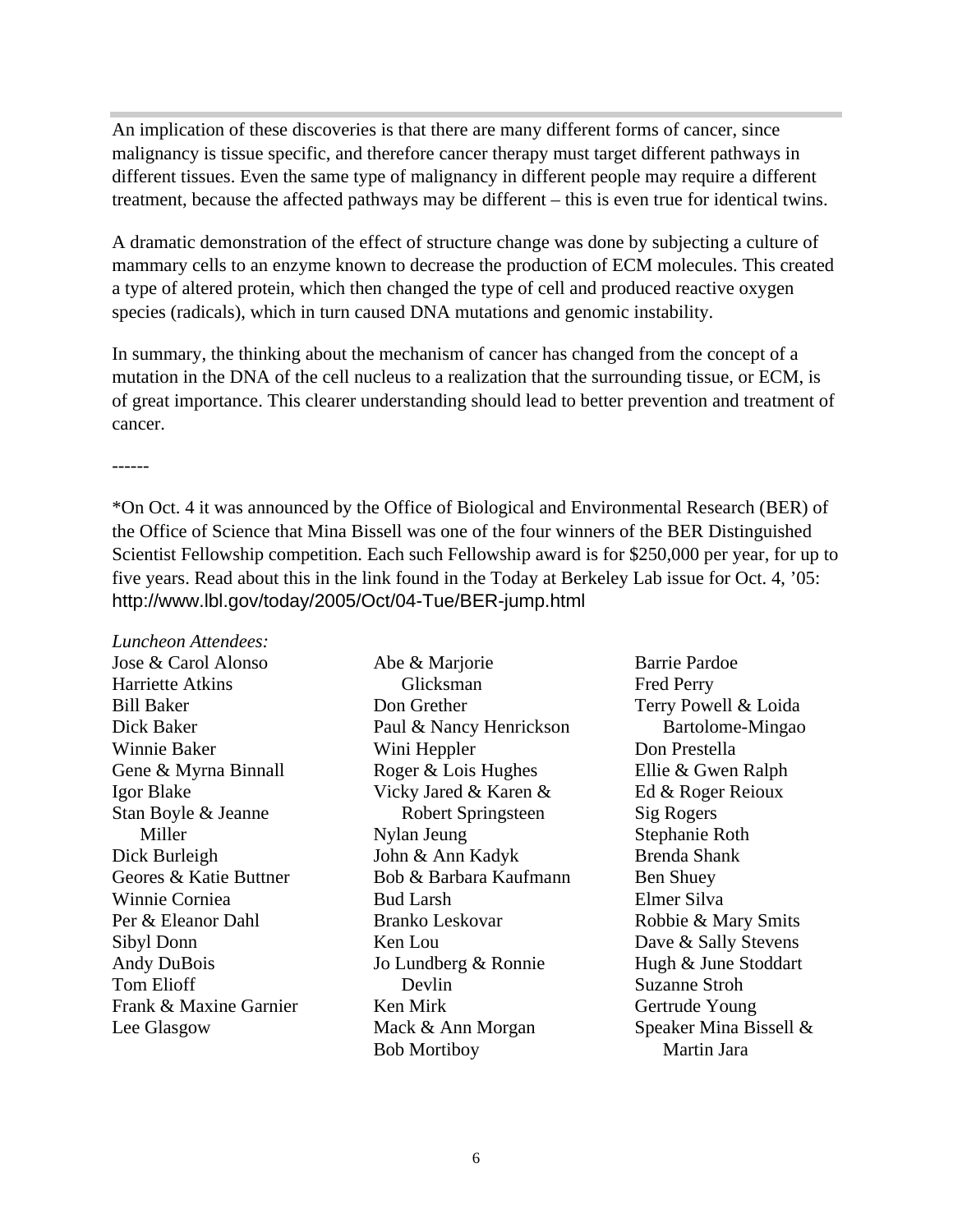#### **Editor's Note**

We note with sadness the passing of two life members of the Ex-Ls: Frank Garnier, our first treasurer, and Tanè Nutting, the first editor of the Ex-Press. (Life membership is conferred by the Board of Directors on those whose service to the group has been particularly significant over a span of many years.) Another life member, Shirley Ashley, offers a reminiscence of Tanè below.

I also direct your attention to the list of coming events. It is rare that we find out about coming events sufficiently in advance to make it feasible to list them in the Ex-Press (which is one reason why we established the e-mail distribution list), so it's nice that at least one of these is unlikely to be overtaken by events before you have a chance to know about it.

And as always, articles or ideas for articles are welcome; the deadline for each issue is ten days after the preceding Board meeting (a full year's schedule is listed on the back page). You can contact me at david\_stevens@comcast.net, at 1107 Amador Ave, Berkeley 94707, or 510-524-2904.

dfs

### **Remembering a Friend Shirley Ashley**

We all lost a great friend on July 28, 2005. Her daughter wrote "My Mother, Tanè Nutting, died peacefully in her sleep early yesterday. After a long, rich and satisfying life, she was ready."

Yes, we EX-Ls lost a great friend. For those members who knew Tanè, we will miss her. And for those members too young to have met her, I will tell you that she was the spirit behind the forming of this organization. She came up with the idea, and with the help of another LBL retiree, Ted Bowers, she began to make her plans.

She solicited the blessing of Director Dave Shirley. He, no doubt, was caught up with her cheery, enthusiastic delivery, and happily gave her his support. He became an active participant in sponsoring the plan, and announced the forming of the new LBL Retirees' Organization at a Champagne Reception he held honoring retired and retiring employees. The reception was on Friday, September 10, 1982. He then invited Tanè to speak, which she did, as follows:

*The moral of this story is, if you're going to speak up, do it in the right places. I don't know whose original idea this joint reunion was, but it was truly inspired. I do know that we owe much to such people as, for starters, Director Shirley, and to the Personnel Department's Kathleen Handron and Maggie Lechner, and many others who searched, typed, and recorded. It is a treat to see you all, and to know that it can happen again without having to go back on the payroll and work a 40-hour week to do so. Getting a current and complete list of LBL*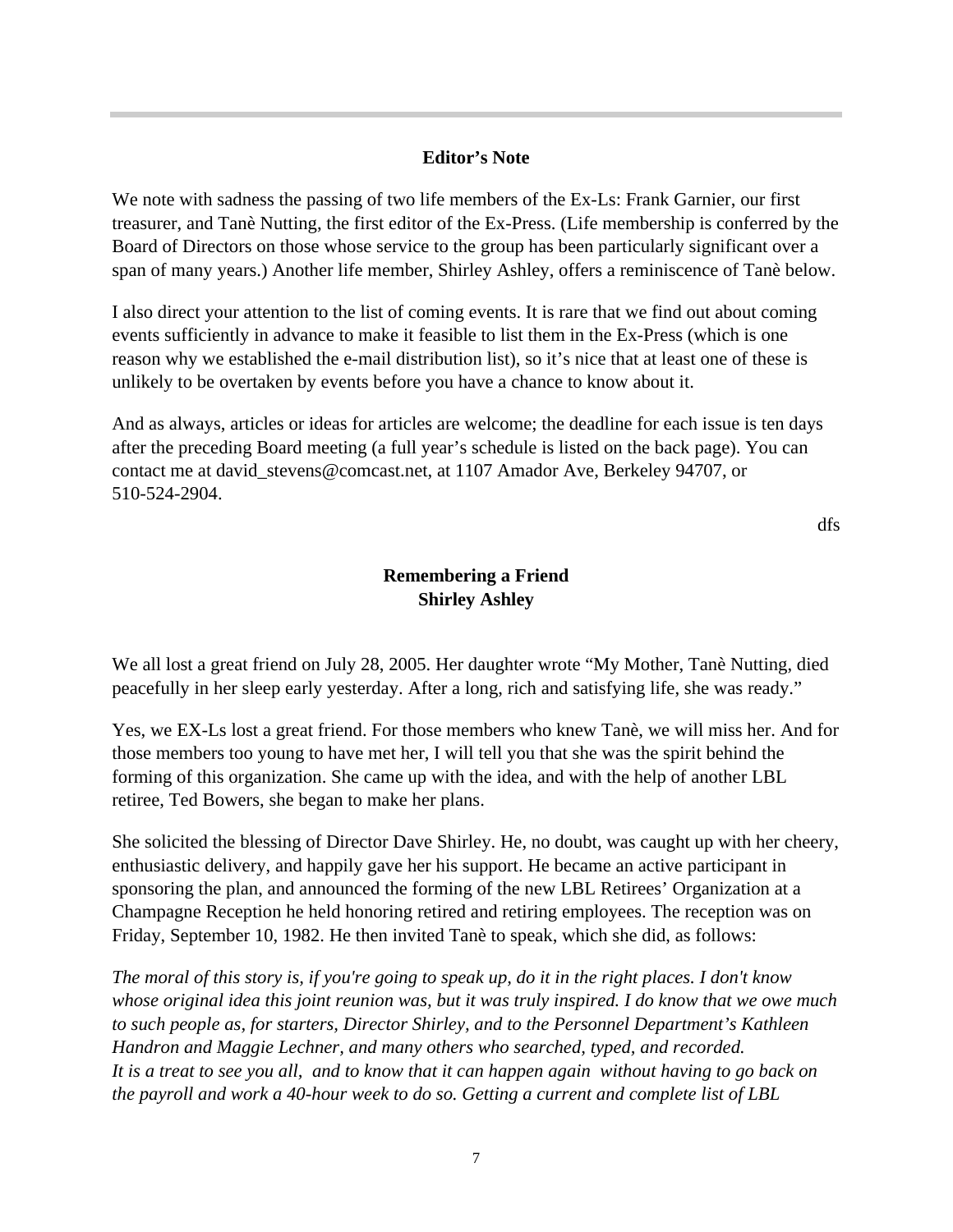*retirees was exceedingly difficult, and we're not at all sure we have succeeded. If anyone has been overlooked, you may be sure it was accidental. The response from those of you who (either wildly or mildly) wish to be a part of an association of retirees was heartwarming. Ted has facts and figures and pertinent information.*

Tanè was the editor of the EX-Ls EXPRESS from its first issue (The No-Name News, Vol. 1, No. 1), until the Spring issue 2002, Vol. 20, No. 1, when she handed over the reins to Dave Stevens.

For me, personally, I first met Tanè when I started working at the Radiation Lab in 1947. She became my friend and mentor. She brought to the workplace a spirit of joy and pride. That quality she also continued to express for close to 20 years as editor of the EX-Ls retiree newsletter.

But, my friends, we still bask in her vision when we meet together to break bread and "chew and chat", as she used to say, and we continue to share memories of the times we spent with the good friends we met at one of the greatest institutions in the world.

## **Teaching Assistants Wanted**

Rollie Otto's group has developed two hands-on science lessons for 5th grade students and that were use-tested at all 11 elementary schools in Berkeley last year. It was a big success but they could use some help with the teaching of the lessons again this year. He is recruiting Berkeley Lab staff and retired staff for this project. He is looking for a commitment to go to one school twice in the winter and spring months. Volunteers would work directly with the students doing hands-on activities that we have developed. We may be able to have a demonstration at the November luncheon, but even if you can't attend the luncheon, give Rollie a call (486-5325) or e-mail him (rjotto@lbl.gov) if you are interested.

#### **Coming Events**

## **1: The Anti-Protpon is 50**

The 50th anniversary of the Anti-Proton will celebrated at the Lab on **October 28-29**, 2005, and is at no cost, but registration is required. Contact Jeanne Miller at 510-486- 5074 and check out the web site at: inpa.lbl.gov/pbar/pbar.htm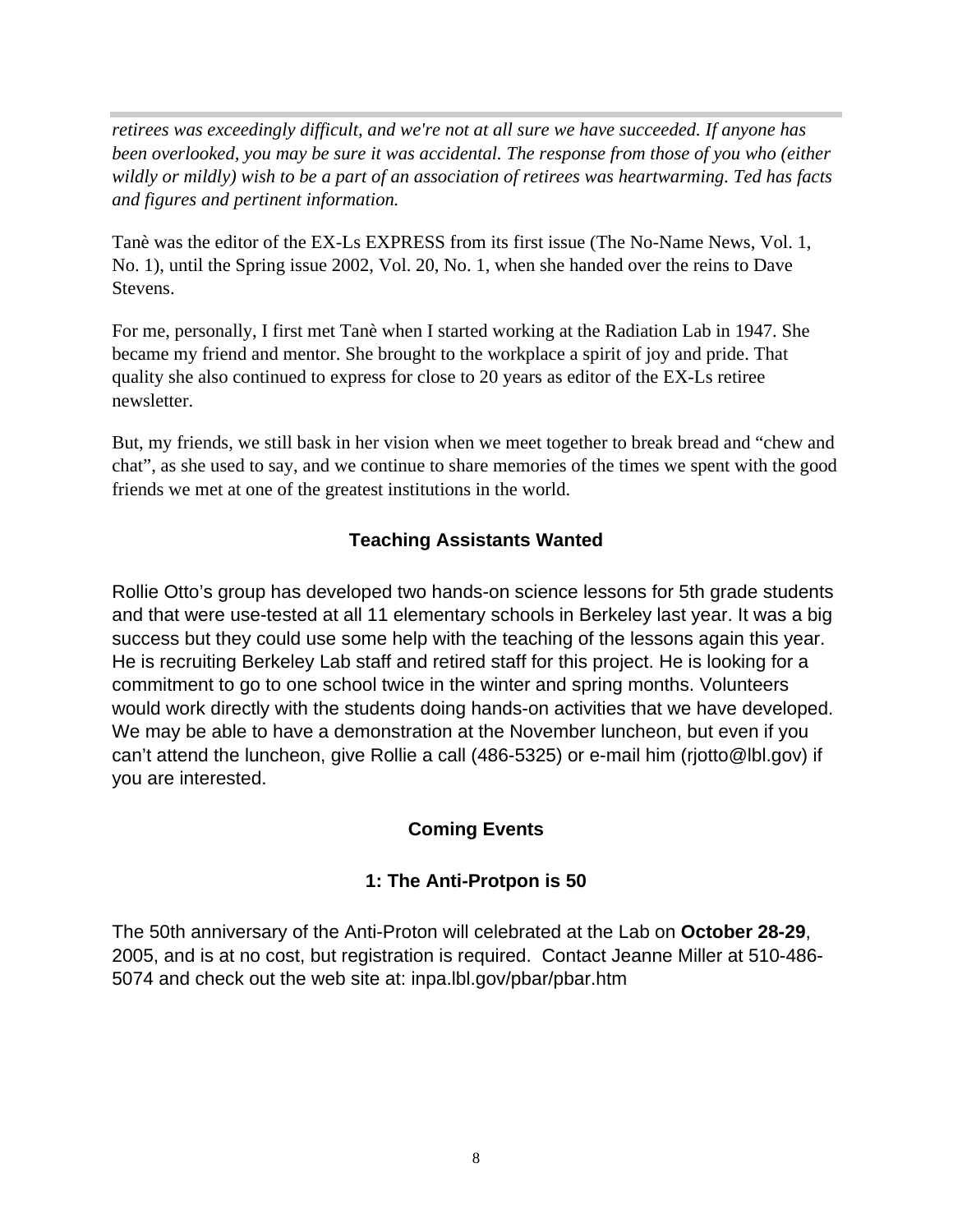## **2: Open Enrollment Fair**

Loida Bartolome-Mingao, the Health Care Facilitator (HCF) for LBNL would like to invite your attention to the UC East Bay/LBNL retirees benefits open enrollment (OE) fair to be held on Friday, **November 4**, 2005, at the Emeryville Holiday Inn, 8-11 AM.

You should be on the lookout for your OE info packets; they will be in the mail soon.

If you have any OE/benefits questions you can reach the HCF offce by calling (510) 486-6997, or e-mail at hcf@lbl.gov

## **3: The World Year of Physics**

LBNL's Saul Perlmutter will give a talk at Berkeley Repertory Theatre's Thrust Stage (the old theatre), 2025 Addison Street, Berkeley from 5:00 - 6:30 pm on Monday, **November 14**, 2005 in honor of the World Year of Physics. In this extraordinary lecture Dr. Perlmutter addresses the evidence for, and cosmological consequences of, an unendingly expanding universe. The lecture is free and is sponsored jointly by Berkeley Lab's Friends of Science and the Chabot Space & Science Center.

## **E-mail Distribution List**

We have established an e-mail distribution list to be used only for late-breaking Ex-Ls news. Inclusion on the list is completely voluntary. If you would like to be on the list, please either e-mail our List Master (Richard Baker [robaker@lbl.gov]) or complete the form below and send it to **Dick Baker, 635 Yuba Street, Richmond, CA 94805**. You may list more than one address, but be aware that all addresses will be used for distributions.)

Please add me to the e-mail distribution list; my e-mail address is:

Signed: \_\_\_\_\_\_\_\_\_\_\_\_\_\_\_\_\_\_\_\_\_\_\_\_\_\_\_\_\_\_\_\_\_\_\_\_\_\_\_\_\_\_\_\_\_\_\_\_\_\_\_\_\_\_\_\_\_\_\_\_\_\_

#### **Luncheon Tickets**

\_\_\_\_\_\_\_\_\_\_\_\_\_\_\_\_\_\_\_\_\_\_\_\_\_\_\_\_\_\_\_\_\_\_\_\_\_\_\_\_\_\_\_\_\_\_\_\_\_\_\_\_\_\_\_\_\_\_\_\_\_\_\_\_\_\_\_\_

Spenger's has requested that we help expedite luncheon service by placing our luncheon tickets at our places no later than 11:50. Please make sure that they are clearly visible so that the servers can get an accurate count for each table.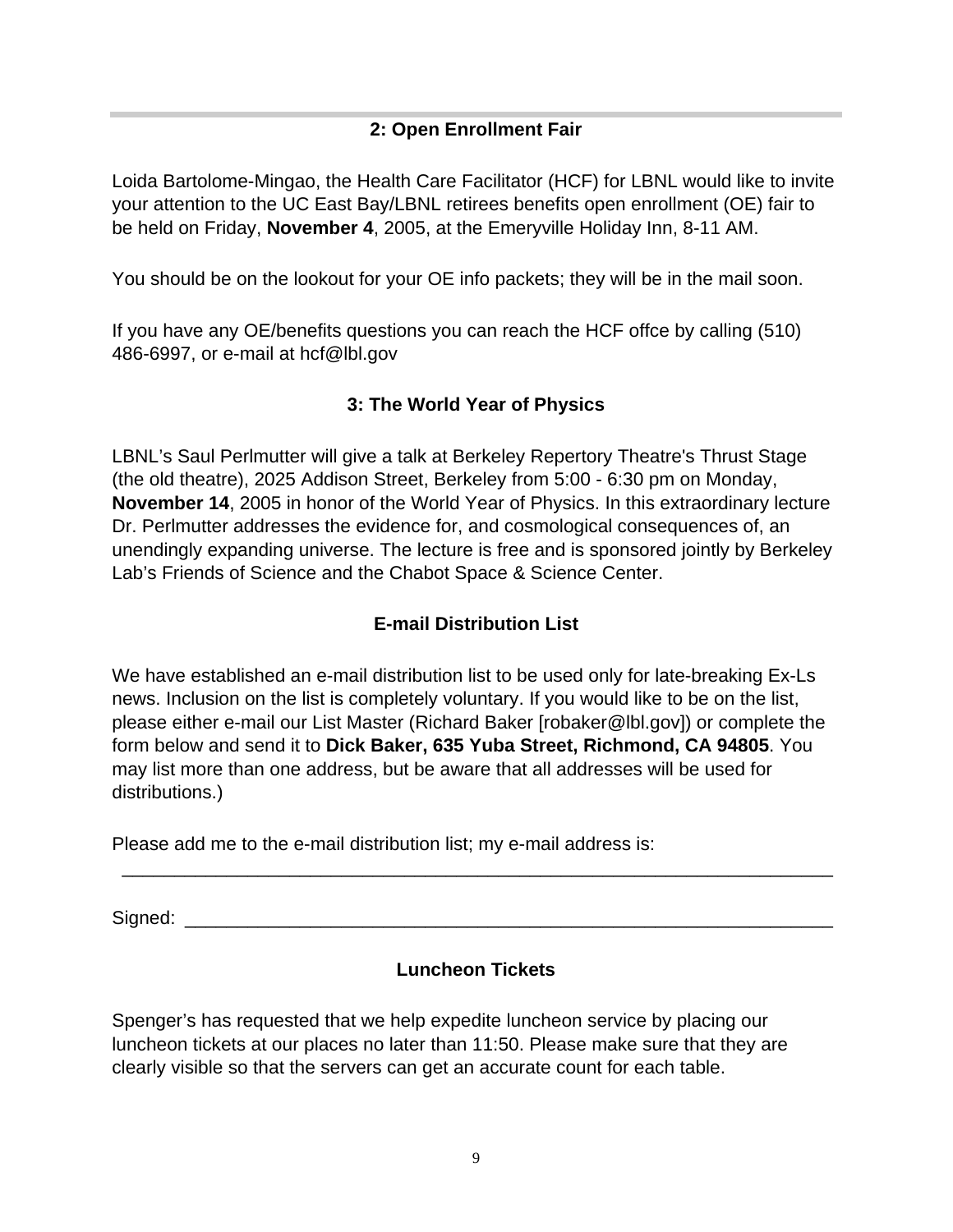#### **Not a new lgnaague Vkicy Jeard**

I cdnu'olt blveiee taht I cluod aulacity uesdnatnrd waht I was rdgnieg. The phaonmneel pweor of the hmuan mnid! Aoccdrnig to rscheearch at Cmabrigde Uinervtisy, it de'onst mttaer in waht oredr the ltteers in a wrod are, the olny iprmoatnt tihng is taht the frist and lsat ltteres be in the rghit pcleas. The rset can be a taotl mses and you can sitll raed it wouthit a porbelm. Tihs is bcuseae we d'not raed ervey lteter by istlef, but the wrod as a wlohe. Amzanig huh? [Of course, you might have a little trouble with *perverse* and *preserve*, either of which could be 'encoded' as *psreevre*. Ed.]

#### **Trip Report**

#### **Walking in the Catskills is not for wimps Dave Stevens**

I discovered in late September that I am a wimpy walker. Some of my friends may have realized this for some time, but, out of kindness, forbore to tell me. I, however, on the strength of walking up to the Lab for most of the more than 30 years of my employment there, had developed an exaggerated impression of my prowess as a hiker, which was shattered on a five-day Elderhostel in the Catskill Mountains of New York. It turns out that there is more to Hiking than just walking up a road, however steep it might be. In particular, in the Catskills, there are two other factors to consider: weather and footing. It seems that one generally has a choice between heat and humidity (each hovering about one hundred) on the one hand, and rain (or, in winter, snow) on the other. For my brief sojourn, it was rain. Not usually heavy, but on two of the days quite persistent. Since one of the rainy days was the first day, and the trails are in pretty dense woods, this meant that the already uncomfortable footing was rendered treacherous with wet rocks, wet roots, wet leaves, wet moss, and occasional mud. The mud is only occasional because the footing is most usually rocks and roots covered with leaves and moss. The rocks range in size from baseball to barn, and the slope is such that it's like walking along a streambed pitched at a Marin Avenue slope. As I write this it is three weeks later, and my feet have hardly begun to recover. And my chagrin at my own incompetence was only increased by the group's own Energizer Bunny, one Anna, a four-foot-eleven mother of six whose idea of a rest break was to walk a couple of extra miles while the rest of us massaged our calves.

But I must have taken heart from Lina's experiences as related in the last Ex-Press, because the overall experience was positive. The mountains and valleys are lovely, the colors were beginning to show signs of autumnal spectacularity, the food was elegant and wholesome and tasty, the guides knowledgeable, and the people friendly and enthusiastic. If your idea of heaven is notquite-scrambling over crumpled bluestone, then this Elderhostel is for you.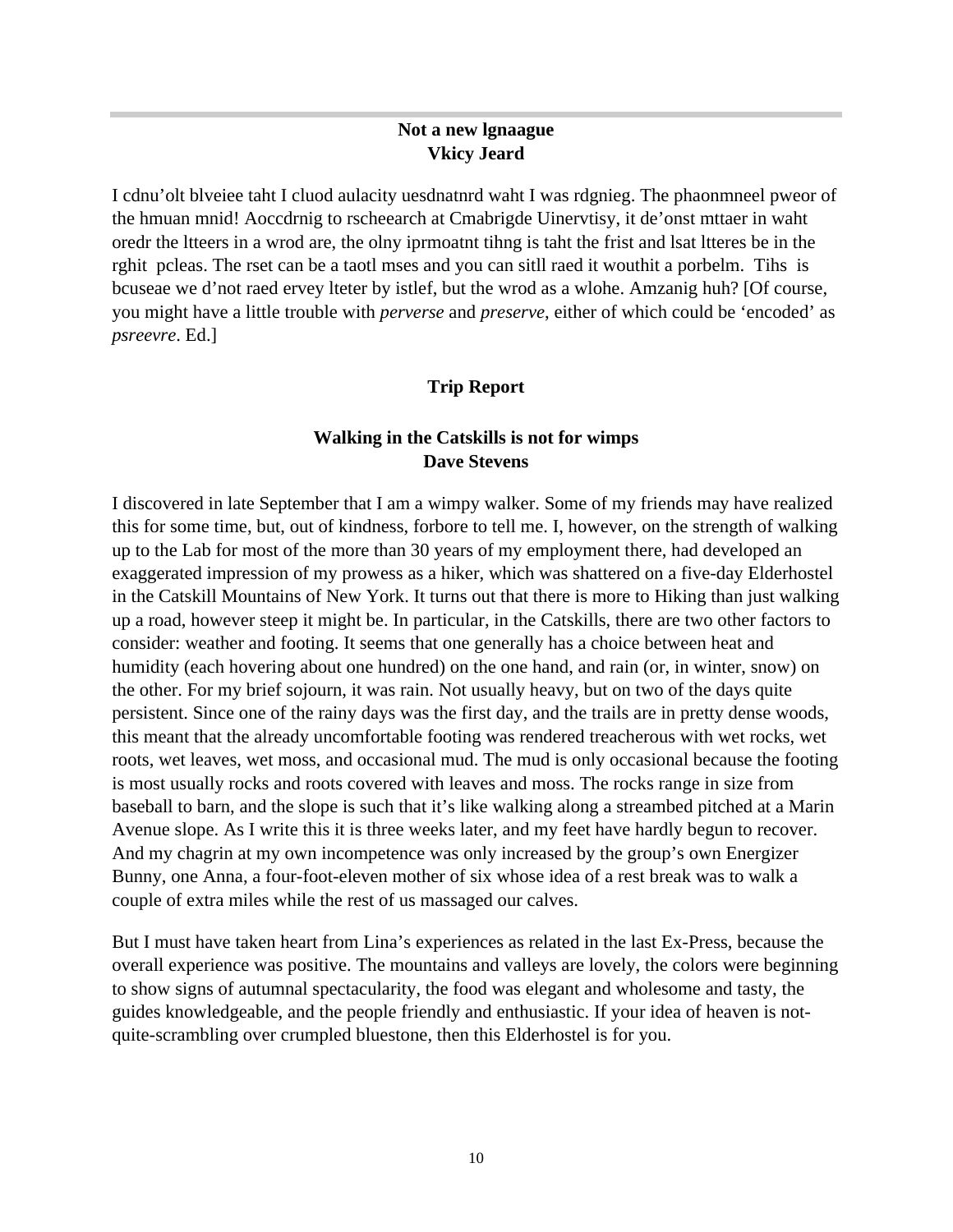| <b>In Memoriam</b>          |                       |  |  |  |
|-----------------------------|-----------------------|--|--|--|
| <b>George Blowers</b>       | <b>Albert Borden</b>  |  |  |  |
| <b>Rod Byrnes</b>           | <b>Hal Dougherty</b>  |  |  |  |
| <b>Frank Garnier</b>        | <b>Irving Halpern</b> |  |  |  |
| <b>Betty Shandemar Kahn</b> |                       |  |  |  |
| <b>Emily Medina</b>         | <b>Tats Nakae</b>     |  |  |  |
| <b>Duane Norgren</b>        | <b>Tanè Nutting</b>   |  |  |  |
| <b>Clayton Owen</b>         | <b>Edward Pollak</b>  |  |  |  |
| <b>Thomas Russell</b>       |                       |  |  |  |

#### **>>WELCOME NEW MEMBERS<<**

**Karen & Robert Springsteen**

Membership in EX-Ls is open to all past employees of LBL/LBNL. Annual dues are \$12 per family, forgiven during the calendar year of joining for new members, and are now past due for 2006. New members, please include your name, address, phone number, and e-mail address if you wish to be included in the e-mail distribution list. Also, please include any other information you would like included in the annual membership directory, such as spouse's name, e-mail address, or fax number. Please send your check payable to EX-Ls to

#### **Bud Larsh, Treasurer 610 Devonwood Hercules, CA 94547**

| <b>SEE YOU AT THE November 17 LUNCHEON</b>                                                                            |                        |  |  |  |  |
|-----------------------------------------------------------------------------------------------------------------------|------------------------|--|--|--|--|
| To:<br><b>Vicky Jared</b><br>4849 John Muir Road<br>Martinez, CA 94553<br>Be sure to make reservations by November 14 |                        |  |  |  |  |
| From: $\qquad \qquad$                                                                                                 |                        |  |  |  |  |
| I plan to attend the EX-Ls luncheon<br>$>>$ \$20pp <<                                                                 | <b>PREPAID</b>         |  |  |  |  |
| I will bring $quest(s)$ . Name(s) of guest(s):                                                                        |                        |  |  |  |  |
| Menu Choice(s): Beef Salmon<br>Salad                                                                                  |                        |  |  |  |  |
| Please make check payable to EX-Ls                                                                                    | <b>Total Enclosed:</b> |  |  |  |  |